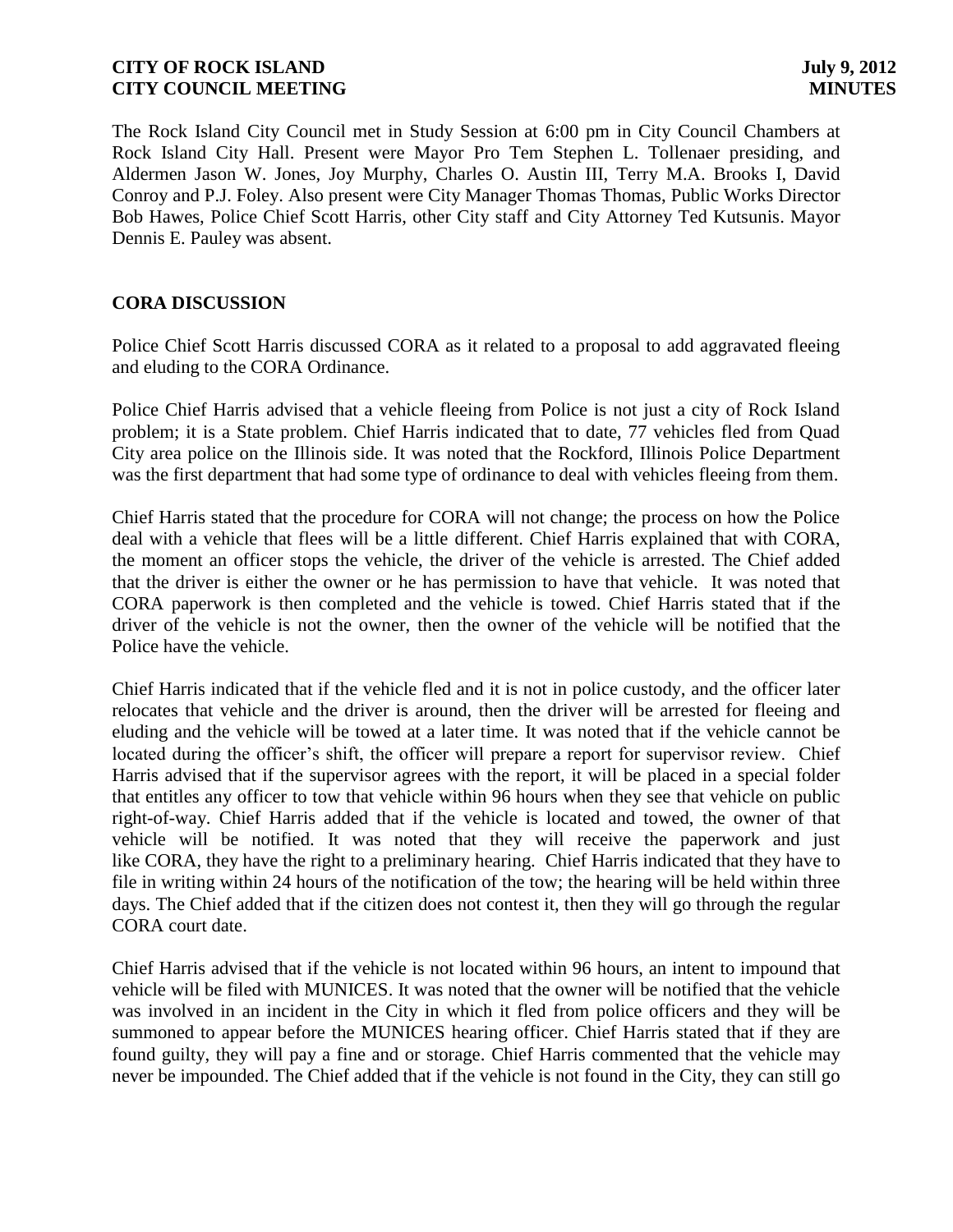in front of MUNICES and be found guilty. Chief Harris stated that this is where it differs from the regular CORA.

Council discussed fleeing and eluding vehicles as it related to other Illinois Quad City police departments having the same issue. Council also discussed impoundment and cost as it related to the proposed ordinance amendment.

# **MISCELLANEOUS**

Alderman Conroy advised that he would like to look into an ordinance in regards to sending letters to people owning one or multiple properties and not cutting their grass. Alderman Conroy stated that there are landlords in his Ward that are starting to not take care of their property or properties. Alderman Conroy stated that currently when the City sends a letter to the property owner for not cutting their grass for one property, the property owner has two weeks from the time the letter is sent to cut their grass. Alderman Conroy added that if they have multiple properties, separate letters are sent for each individual property.

Alderman Conroy advised that he would like it to be changed to where if a violation occurs and there are multiple rental properties involved, one letter could be sent to the property owner for all of the properties at the same time stating that they have to cut the grass on all of the properties that they own.

Council discussed this issue. City Manager Thomas stated that he would review this issue.

# **ADJOURNMENT**

A motion made by Alderman Jones and seconded by Alderwoman Murphy to adjourn the meeting carried by the following Aye and No vote. Those voting Aye being, Alderman Jones, Alderwoman Murphy, Alderman Austin, Alderman Brooks, Alderman Conroy, Alderman Foley and Alderman Tollenaer; those voting No, none. The meeting was adjourned at 6:15 p.m.

Aleisha L. Patchin, City Clerk

\_\_\_\_\_\_\_\_\_\_\_\_\_\_\_\_\_\_\_\_\_\_\_\_\_\_\_\_\_\_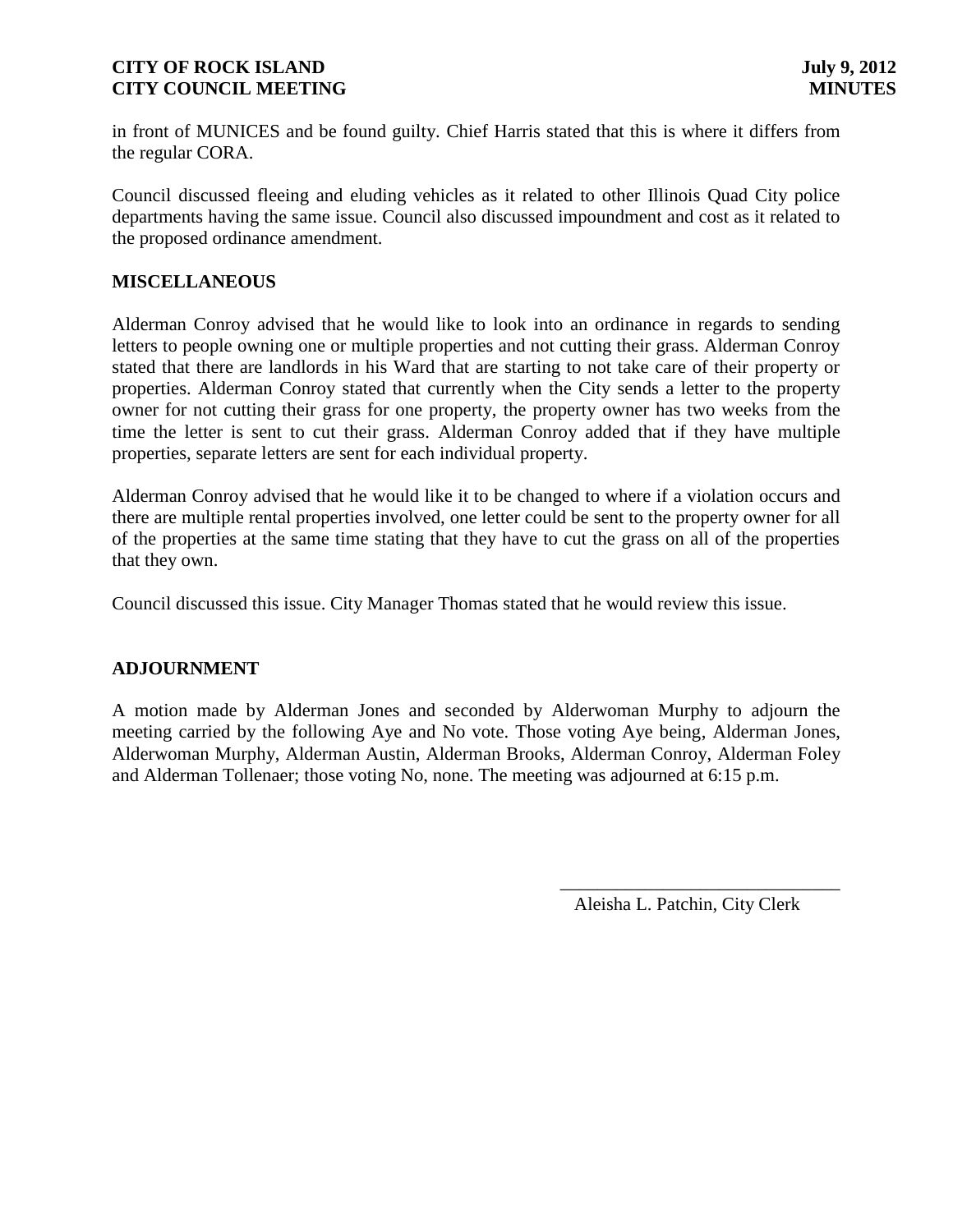Rock Island City Council met in regular session at 6:45 p.m. in Council Chambers of Rock Island City Hall. Present were Mayor Pro Tem Stephen L. Tollenaer presiding, and Aldermen Jason W. Jones, Joy Murphy, Charles O. Austin III, Terry M.A. Brooks I, David Conroy and P.J. Foley. Also present were City Manager Thomas Thomas and City Attorney Ted Kutsunis. Mayor Dennis E. Pauley was absent.

### **Introductory Proceedings**

Mayor Pro Tem Tollenaer called the meeting to order and led in the Pledge of Allegiance. Alderman Foley gave the Invocation.

Mayor Pro Tem Tollenaer thanked Parks and Recreation Director Bill Nelson and his staff for the great job they did to make the Red, White and Boom event a huge success.

Alderman Brooks asked for prayers for Dytanya Robinson and family. Alderman Brooks stated that she recently lost her son.

### Agenda Item #5 **Minutes of the meeting of June 18, 2012.**

A motion was made by Alderman Austin and seconded by Alderman Conroy to approve the minutes of the meeting of June 18, 2012 as printed. The motion carried by the following Aye and No vote; those voting Aye being, Alderman Jones, Alderwoman Murphy, Alderman Austin, Alderman Brooks, Alderman Conroy, Alderman Foley and Alderman Tollenaer; those voting No, none.

Agenda Item #6 **CLAIMS**

It was moved by Alderman Austin and seconded by Alderman Jones to accept the following reports and authorize payments as recommended. The motion carried by the following Aye and No vote; those voting Aye being, Alderman Jones, Alderwoman Murphy, Alderman Austin, Alderman Brooks, Alderman Conroy, Alderman Foley and Alderman Tollenaer; those voting No, none.

- a. Report from the Administrative Services Department regarding payment in the amount of \$6,747.90 to Kutsunis and Weng P.C. for legal services rendered for the month of June.
- b. Report from the Administrative Services Department regarding payment in the amount of \$2,325.12 to Sheryl Gross for General Liability Claim.
- c. Report from the Public Works Department regarding payment in the amount of \$19,407.94 to Brandt Construction Company for an emergency storm sewer repair on Ridgewood Road and  $86<sup>th</sup>$  Avenue West. (142)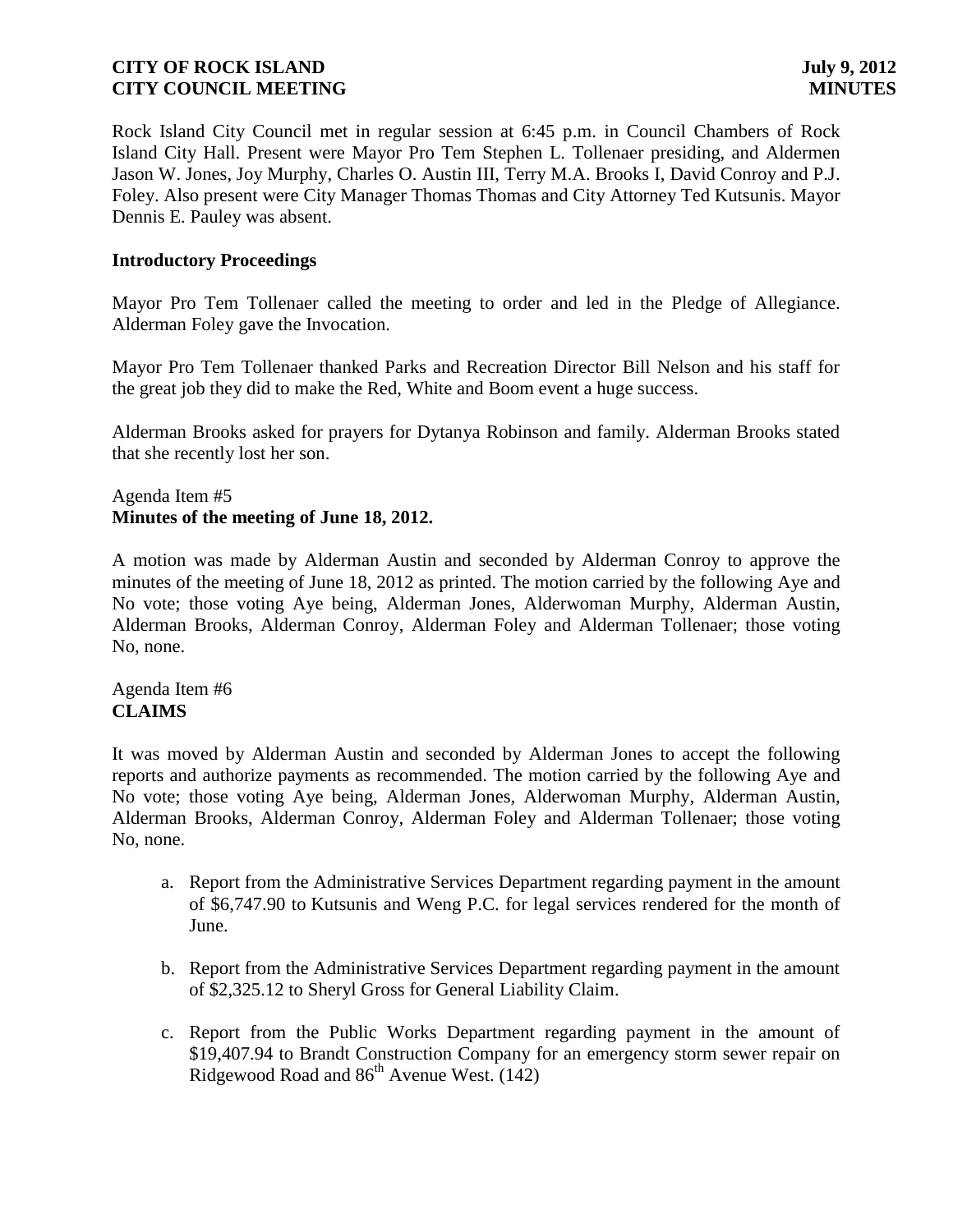- d. Report from the Public Works Department regarding payment #2 and final in the amount of \$15,911.94 to Walter D. Laud, Inc. for services provided for the 2012 Brick Street Patch Program project. (146)
- e. Report from the Public Works Department regarding payment #2 and final in the amount of \$8,645.52 to Crafton Railroad, Inc. for services provided for the Southwest Railroad Crossing Repairs project. (147)
- f. Report from the Public Works Department regarding payment #3 in the amount of  $$120,413.92$  to Brandt Construction for services provided for  $15<sup>th</sup>$  Avenue Resurfacing from  $33<sup>rd</sup>$  to  $38<sup>th</sup>$  Streets project. (148)
- g. Report from the Public Works Department regarding payment #1 in the amount of  $$178,628.72$  to Valley Construction for services provided for  $24<sup>th</sup>$  Street Resurfacing from  $5<sup>th</sup>$  Avenue to  $9<sup>th</sup>$  Avenue project. (157)
- h. Report from the Public Works Department regarding payment in the amount of \$67,500.00 to the Illinois Environmental Protection Agency for annual fees for the NPDES permits. (158)

#### Agenda Item #7

# **Claims for the weeks of June 15 through June 21 in the amount of \$651,095.04, June 22 through June 28 in the amount of \$373,419.34 and June 29 through July 5 in the amount of \$555,357.75.**

Alderman Conroy moved and Alderman Foley seconded to allow the claims. The motion carried by the following Aye and No vote; those voting Aye being, Alderman Jones, Alderwoman Murphy, Alderman Austin, Alderman Brooks, Alderman Conroy, Alderman Foley and Alderman Tollenaer; those voting No, none.

#### Agenda Item #8

### **Payroll for the weeks of June 11 through June 24 in the amount of \$1,326,028.50.**

It was moved by Alderwoman Murphy and seconded by Alderman Foley to allow the payroll. The motion carried by the following Aye and No vote; those voting Aye being, Alderman Jones, Alderwoman Murphy, Alderman Austin, Alderman Brooks, Alderman Conroy, Alderman Foley and Alderman Tollenaer; those voting No, none.

#### Agenda Item #9

### **Report from the Public Works Department regarding bids for the 2012 Sewer Cleaning and Televising project, recommending the bid be awarded to CTR Systems, Inc. in the amount of \$43,440.57.**

Alderman Foley moved and Alderman Conroy seconded to award the bid as recommended and authorize the City Manager to execute the contract documents. The motion carried by the following Aye and No vote; those voting Aye being, Alderman Jones, Alderwoman Murphy,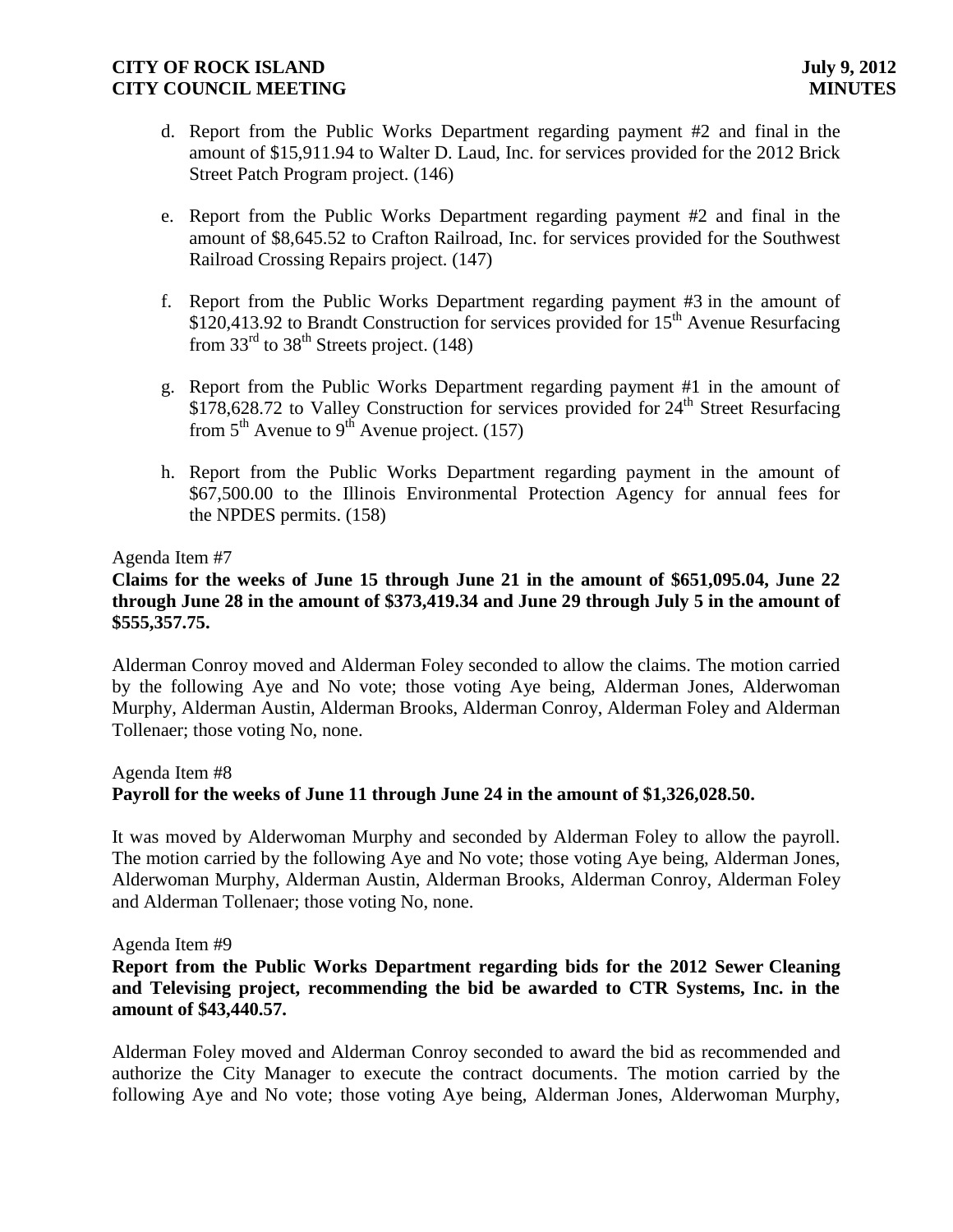Alderman Austin, Alderman Brooks, Alderman Conroy, Alderman Foley and Alderman Tollenaer; those voting No, none.

#### Agenda Item #10

# **Report from the Public Works Department regarding bids for the Jackson Square parking lot east of 24th Street project, recommending the bid be awarded to AJ Excavating in the amount of \$94,131.00.**

It was moved by Alderman Jones and seconded by Alderman Conroy to award the bid as recommended and authorize the City Manager to execute the contract documents. The motion carried by the following Aye and No vote; those voting Aye being, Alderman Jones, Alderwoman Murphy, Alderman Austin, Alderman Brooks, Alderman Conroy, Alderman Foley and Alderman Tollenaer; those voting No, none.

#### Agenda Item #11

# **Report from the Public Works Department regarding bids for the Fiber Optic Cable Phase Five project, recommending the bid be awarded to Tri-City Electric in the amount of \$79,510.47.**

Alderman Foley moved and Alderman Conroy seconded to award the bid as recommended and authorize the City Manager to execute the contract documents. The motion carried by the following Aye and No vote; those voting Aye being, Alderman Jones, Alderwoman Murphy, Alderman Austin, Alderman Brooks, Alderman Conroy, Alderman Foley and Alderman Tollenaer; those voting No, none.

#### Agenda Item #12

# **Report from the Public Works Department regarding bids for the 3rd Avenue Extension**  west of 46<sup>th</sup> Street project, recommending the bid be awarded to AJ Excavating in the **amount of \$99,754.80**.

It was moved by Alderman Conroy and seconded by Alderman Foley to award the bid as recommended and authorize the City Manager to execute the contract documents. The motion carried by the following Aye and No vote; those voting Aye being, Alderman Jones, Alderwoman Murphy, Alderman Austin, Alderman Brooks, Alderman Conroy, Alderman Foley and Alderman Tollenaer; those voting No, none.

#### Agenda Item #13

### **Report from the Community and Economic Development Department regarding bids for demolition of P.S. #4 (Old Lincoln School), recommending the bid be awarded to American Demolition Corporation in the amount of \$444,600.00.**

Alderman Brooks moved and Alderman Austin seconded to award the bid as recommended and authorize the City Manager to execute the contract documents, subject to EPA approval of the plan to treat all waste as asbestos containing material.

Discussion followed.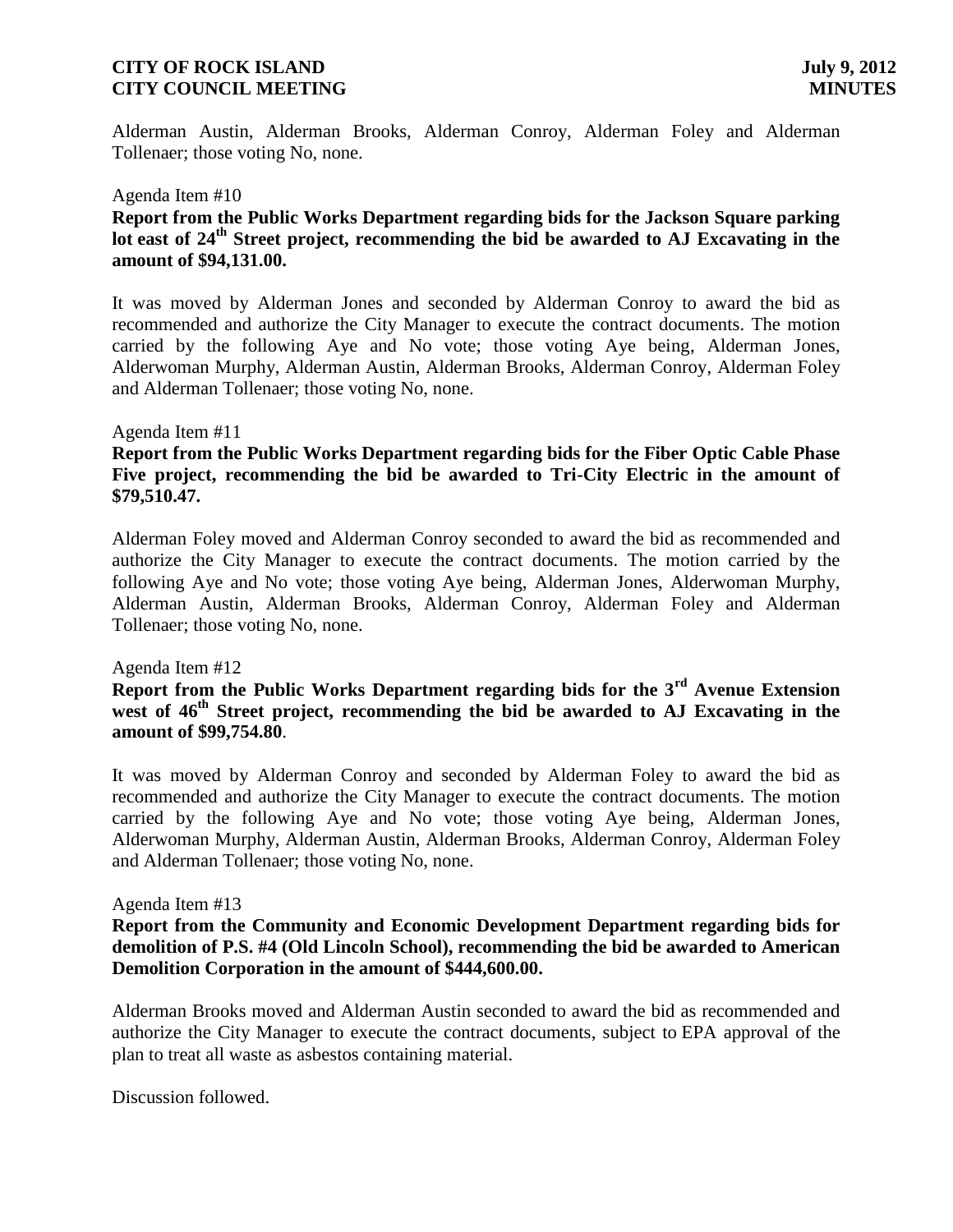Mr. Nicholas Babeu of 1160 48<sup>th</sup> Street, Moline, IL stepped forward. Mr. Babeu stated that he was trying to lead a coalition against the destruction of Old Lincoln School for the past several months. It was noted that Mr. Babeu and his group had hoped to redevelop the property for continuous alternative reuses, but they did not meet their goals of raising enough funds to get the project off the ground. Mr. Babeu stated that he still remained adamantly against the destruction of this local historic treasure. Mr. Babeu further discussed this issue.

Alderman Jones thanked the people involved in saving Old Lincoln School, whether it was time, money or energy. Alderman Jones stated that their efforts were inspiring. Alderman Jones advised that he hoped that the City will continue forming public policy that embraces our history and works to preserve it. Alderman Jones added that preservation is not a barrier to progress but an economic tool.

After discussion, the motion carried by the following Aye and No vote; those voting Aye being, Alderwoman Murphy, Alderman Austin, Alderman Brooks, Alderman Conroy, Alderman Foley and Alderman Tollenaer; those voting No, Alderman Jones.

#### Agenda Item #14

**Report from the Police Department regarding an agreement with Tri-City Electric Company/Tri-City Security Solutions for Phase One of the installation of Axis IP cameras and wireless nodes along 15th Avenue.**

It was moved by Alderman Foley and seconded by Alderwoman Murphy to approve the agreement as recommended and authorize the City Manager to execute the contract documents.

Discussion followed.

Alderman Brooks thanked the Police Chief and the City Manager for investigating this issue and coming up with a system that can possibly happen. Alderman Brooks advised that this will be a good tool in the future to have for some of the things that are going on in certain neighborhoods that are negative.

Alderman Jones stated that this is another tool that is going to keep continuing to make Rock Island safer.

After discussion, the motion carried by the following Aye and No vote; those voting Aye being, Alderman Jones, Alderwoman Murphy, Alderman Austin, Alderman Brooks, Alderman Conroy, Alderman Foley and Alderman Tollenaer; those voting No, none.

#### Agenda Item #15

# **Report from the Public Works Department regarding an intergovernmental agreement for the 2012 Sewer Lining Program**.

Alderwoman Murphy moved and Alderman Conroy seconded to approve the agreement as recommended and authorize the City Manager, City Attorney and City Clerk to execute the contract documents. The motion carried by the following Aye and No vote; those voting Aye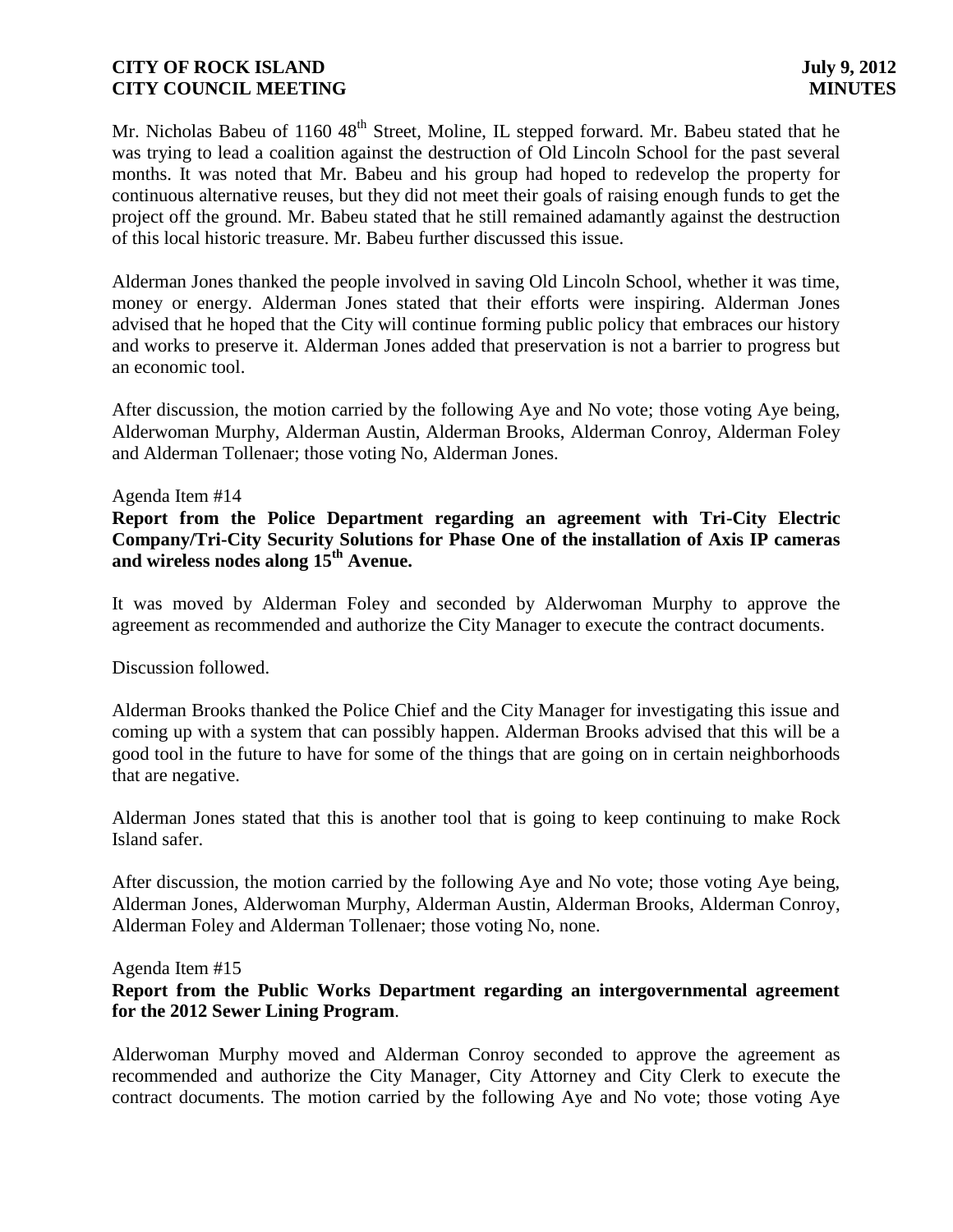being, Alderman Jones, Alderwoman Murphy, Alderman Austin, Alderman Brooks, Alderman Conroy, Alderman Foley and Alderman Tollenaer; those voting No, none.

#### Agenda Item #16

# **Report from the Public Works Department regarding an agreement with Shive-Hattery, Inc. for architectural investigation and inspection services for the City Hall Window Replacement project.**

It was moved by Alderwoman Murphy and seconded by Alderman Conroy to approve the agreement at the proposed fee schedule as recommended and authorize the City Manager to execute the contract documents. The motion carried by the following Aye and No vote; those voting Aye being, Alderman Jones, Alderwoman Murphy, Alderman Austin, Alderman Brooks, Alderman Conroy, Alderman Foley and Alderman Tollenaer; those voting No, none.

#### Agenda Item #17

# **Report from the Community and Economic Development Department regarding four development agreements with Rock Island Economic Growth for the New Old Chicago Neighborhood.**

Alderman Conroy moved and Alderman Foley seconded to approve the agreements as recommended and authorize the City Manager to execute the contract documents. The motion carried by the following Aye and No vote; those voting Aye being, Alderman Jones, Alderwoman Murphy, Alderman Austin, Alderman Brooks, Alderman Conroy, Alderman Foley and Alderman Tollenaer; those voting No, none.

#### Agenda Item #18

**Report from the Public Works Department regarding request for qualifications for design and construction inspection services relating to the 2012/2013 Neighborhood Water Improvement Program, recommending the selection of Shive-Hattery, Inc**.

It was moved by Alderman Jones and seconded by Alderwoman Murphy to approve the selection of Shive-Hattery, Inc. as recommended and authorize the Public Works Department to negotiate a service agreement. The motion carried by the following Aye and No vote; those voting Aye being, Alderman Jones, Alderwoman Murphy, Alderman Austin, Alderman Brooks, Alderman Conroy, Alderman Foley and Alderman Tollenaer; those voting No, none.

#### Agenda Item #19

**Report from the Board of Local Improvements regarding a Special Assessment Ordinance for improvements to 42nd Street from 29th Avenue to Saukie Golf Course.**

Alderman Austin moved and Alderman Conroy seconded to consider, suspend the rules and pass the ordinance.

Discussion followed.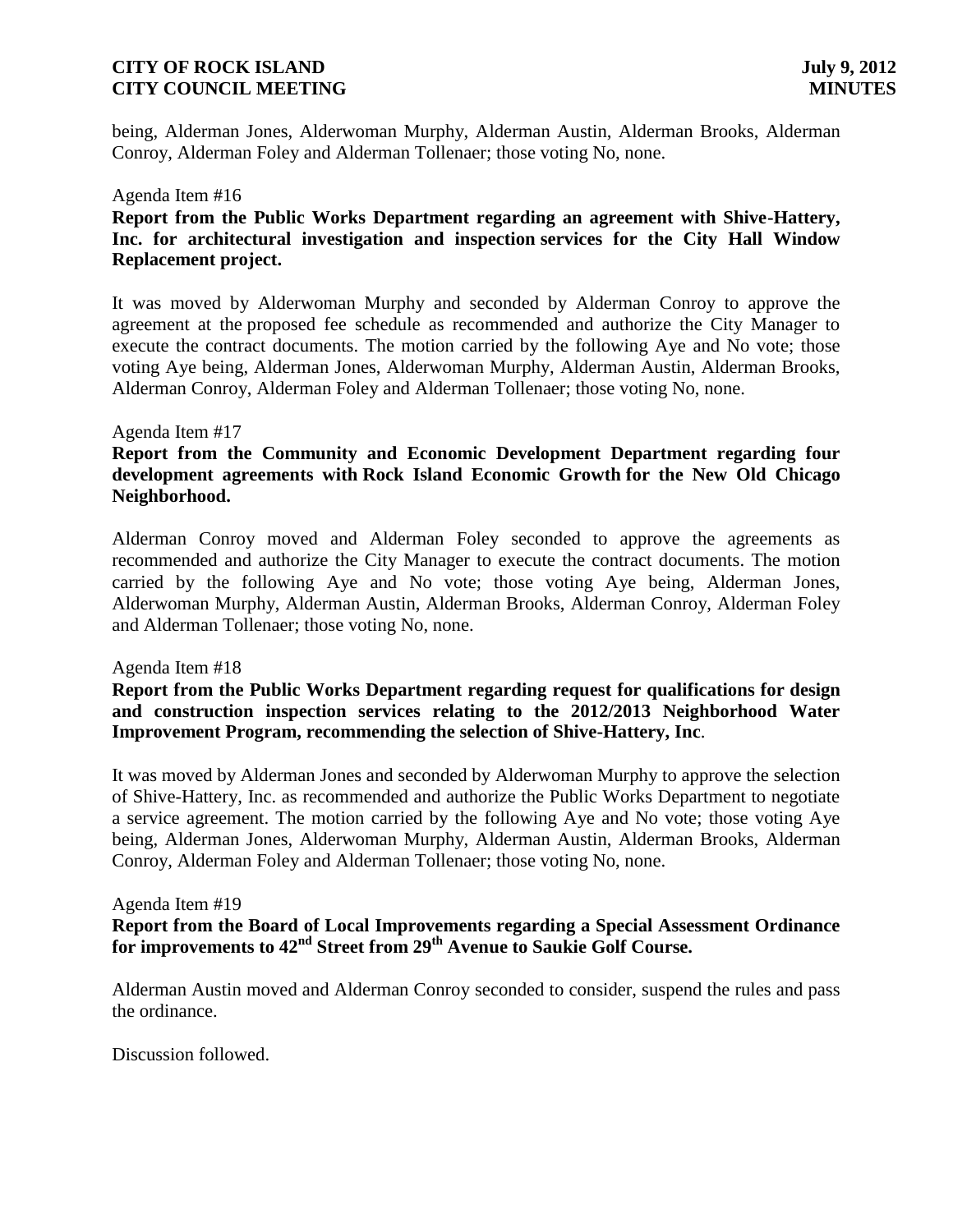Mr. Andy Sharp of 3023 42<sup>nd</sup> Street stepped forward. Mr. Sharp voiced concerns in regards to the proposed improvements to  $42<sup>nd</sup>$  Street. Mr. Sharp inquired as to whether  $29<sup>th</sup>$  Avenue was part of the project.

Mayor Pro Tem Tollenaer stated that it was not part of the project.

Mr. Sharp stated that he didn't think that  $42<sup>nd</sup>$  Street needed to be redone. Mr. Sharp added that  $29<sup>th</sup>$  Avenue is in worse shape than  $42<sup>nd</sup>$  Street.

Alderman Foley stated that there seems to be some confusion among constituents on the two City programs. Aldermen Foley inquired upon Public Works Director Bob Hawes to explain the two programs.

Mr. Hawes advised that the City has two programs for local streets. Mr. Hawes added that one program is funded by Gaming money and these are the streets that are selected before they deteriorate to the point where they have to be completely replaced. Mr. Hawes noted that the ones that come from Gaming are strictly from staff.

Mr. Hawes indicated that the other local street improvement program is financed by property tax and special assessment. Mr. Hawes commented that this is for the streets that are completely worn out. It was noted that typically, but not always, the streets are brought to the City by petition from the neighborhood.

Alderman Austin inquired upon Mr. Hawes to explain about the water main break on  $42<sup>nd</sup>$  Street. Mr. Hawes advised that originally,  $42<sup>nd</sup>$  Street was intended to be a resurfacing like  $44<sup>th</sup>$  Street. However, when the design began, it was realized that the condition of the water main was deteriorated. Mr. Hawes added that the water main is in the center of the street and requires removal of most of the street to replace the water main. Mr. Hawes added that this street went from a resurfacing project to a reconstruction project.

Mr. Sharp inquired as to why  $29<sup>th</sup>$  Avenue could not be fixed.

Mr. Hawes stated that the Five Year Capital Improvement Plan contains many projects in various categories;  $29<sup>th</sup>$  Avenue is not in that list. Mr. Hawes noted that  $29<sup>th</sup>$  Avenue could be added to the CIP; it is reviewed each fall. Mr. Hawes indicated that  $29<sup>th</sup>$  Avenue is a good candidate for a street improvement.

After more discussion, the motion carried by the following Aye and No vote; those voting Aye being, Alderman Jones, Alderwoman Murphy, Alderman Austin, Alderman Brooks, Alderman Conroy, Alderman Foley and Alderman Tollenaer; those voting No, none.

Agenda Item #20

**Report from the Board of Local Improvements regarding a Special Assessment Ordinance for improvements to 44th Street from 29th Avenue to Saukie Golf Course.**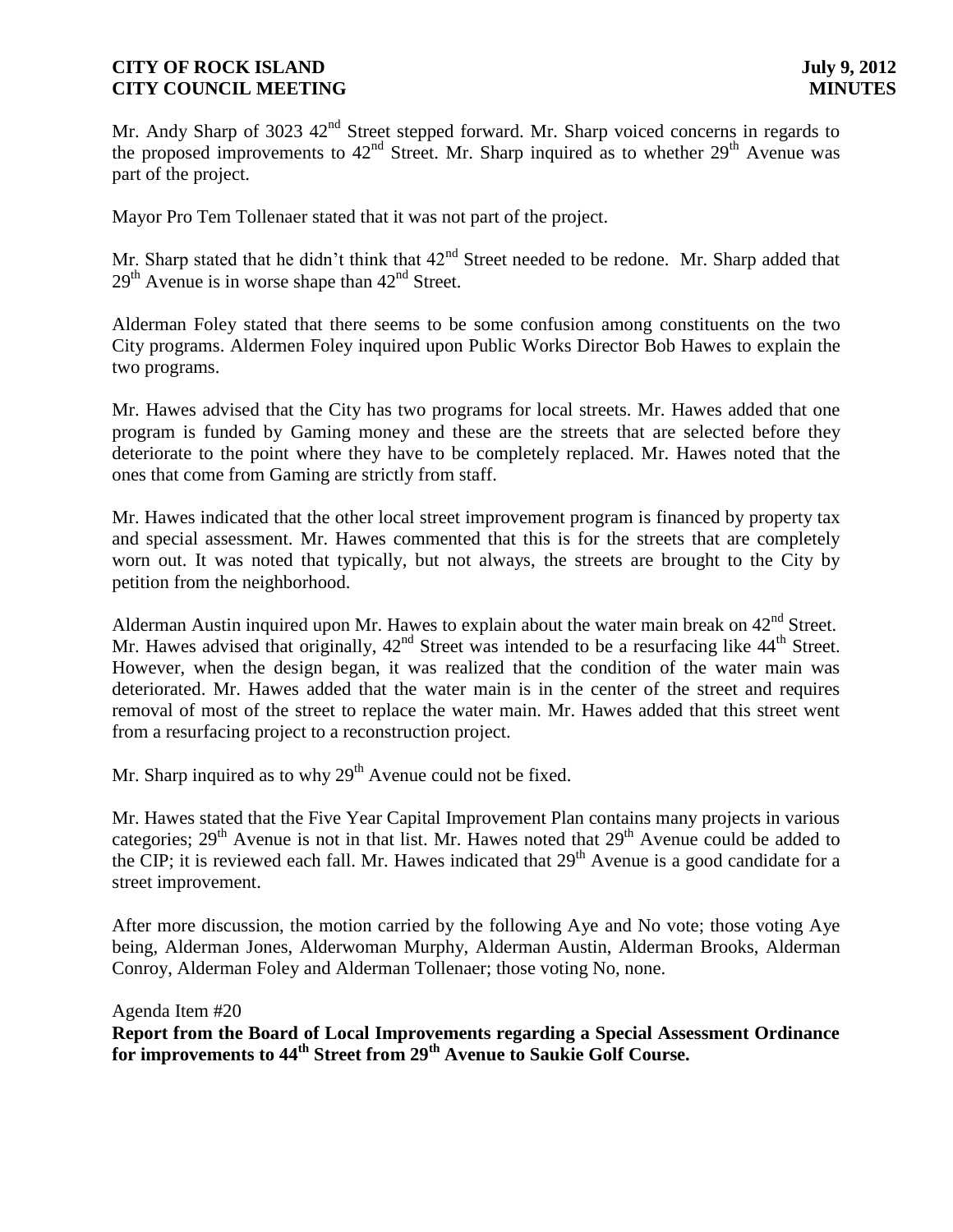It was moved by Alderman Austin and seconded by Alderman Conroy to consider, suspend the rules and pass the ordinance.

Discussion followed.

Mr. Bob White of 2949 44<sup>th</sup> Street stepped forward. Mr. White thanked Alderman Chuck Austin for information and in finding the right people to speak with in regards to the improvements to 44<sup>th</sup> Street. Mr. White also thanked the Public Works staff that answered all of his questions. Mr. White stated that he really didn't receive the answers that he wanted but he got answers. It was noted that Mr. White received good customer service.

Alderwoman Murphy stated that Rock Island is the only city that continues to have assessments when street work is done. Alderwoman Murphy advised that this is something that Council should seriously look at over the next year during Goal Setting in regards to eliminating special assessments.

After discussion, the motion carried by the following Aye and No vote; those voting Aye being, Alderman Jones, Alderwoman Murphy, Alderman Austin, Alderman Brooks, Alderman Conroy, Alderman Foley and Alderman Tollenaer; those voting No, none.

#### Agenda Item #21

# R**eport from the Finance Department regarding adjustments to the Fiscal Year 2013 Budget, recommending increasing the Parks and Recreation Fund in the amount of \$92,405.00**.

Alderman Conroy moved and Alderwoman Murphy seconded to approve the adjustments as recommended.

Alderman Conroy commented that this is not necessarily an increase but an acknowledgment of carryover funds from the previous year.

After comments, the motion carried by the following Aye and No vote; those voting Aye being, Alderman Jones, Alderwoman Murphy, Alderman Austin, Alderman Brooks, Alderman Conroy, Alderman Foley and Alderman Tollenaer; those voting No, none.

#### Agenda Item #22

**Report from the Police Department regarding an addition to the Code of Ordinances, Sec. 9-15.1: Vehicle involved in an unlawful attempt to flee and elude a peace officer, an insertion to Sec.9-12 (13) and amendments to Sections 9-16 and 9-13 of the Code of Ordinances.**

It was moved by Alderman Foley and seconded by Alderman Conroy to approve the additions, insertions and amendments as recommended and refer to the City Attorney for an ordinance.

Discussion followed. Alderman Brooks inquired upon Police Chief Harris to give a brief overview of how this will work.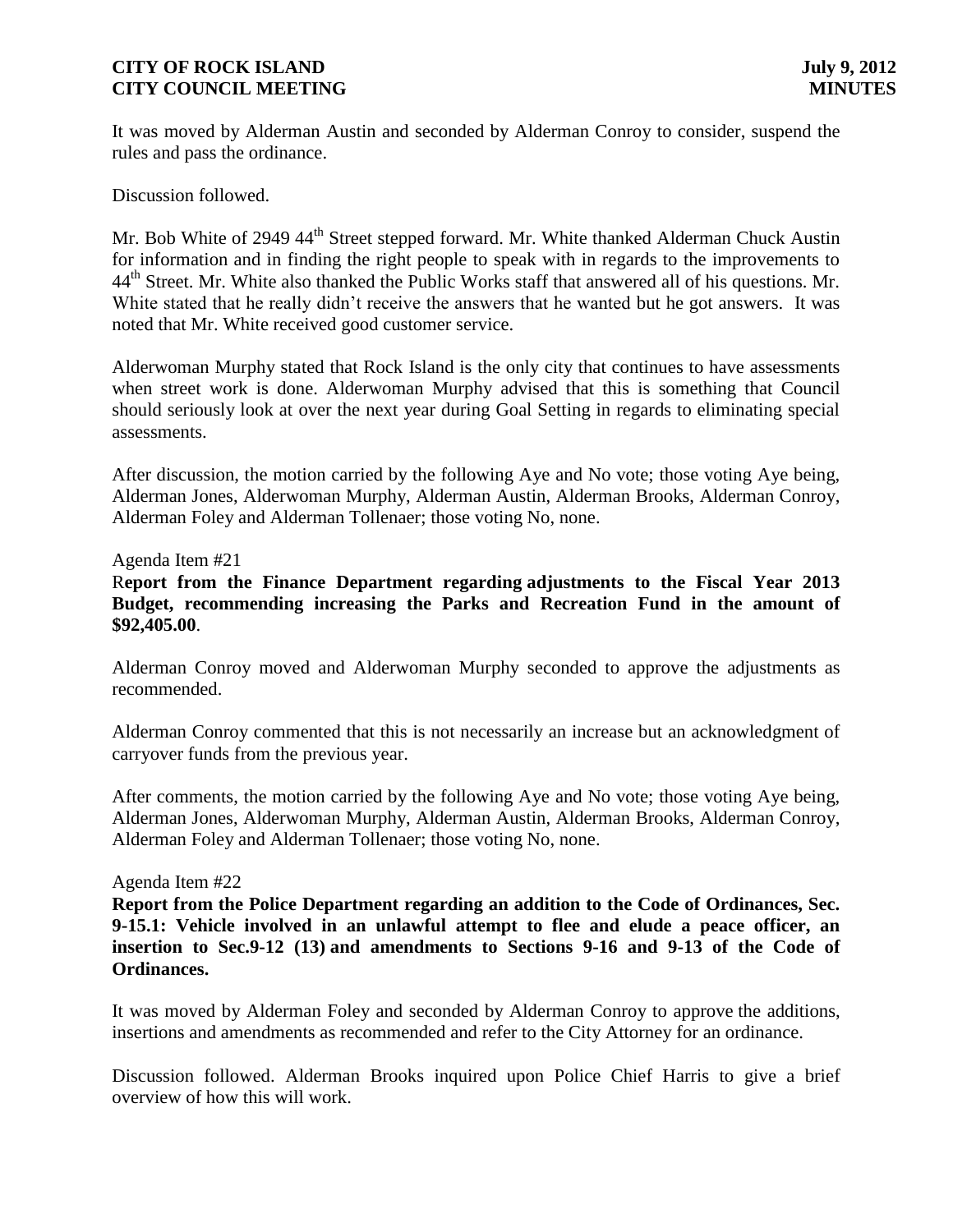Police Chief Harris advised that fleeing and eluding is not a City of Rock Island problem; it is a State wide problem. It was noted that to date, 77 vehicles have fled from Illinois Quad City officers. Chief Harris stated that this is an attempt to use the CORA Ordinance and modify it and add the insertion of aggravated fleeing and eluding. Chief Harris explained that if a vehicle flees from a police officer in the City of Rock Island, the CORA Ordinance would be used; it would be a 30 day tow for any vehicle that flees from an officer. Chief Harris added that the CORA all rights previously afforded to the owner of the vehicle will go with the violation. Chief Harris indicated that the process will remain the same; the only thing that will change is the procedure on how CORA is enforced.

After more discussion, the motion carried by the following Aye and No vote; those voting Aye being, Alderman Jones, Alderwoman Murphy, Alderman Austin, Alderman Brooks, Alderman Conroy, Alderman Foley and Alderman Tollenaer; those voting No, none.

#### Agenda Item #23

# **Report from the Traffic Engineering Committee regarding a request for City Ordinance (section 9-42) control of a parking lot at 1617 11th Street.**

Alderwoman Murphy moved and Alderman Foley seconded to approve the request as recommended and refer to the City Attorney for an ordinance. The motion carried by the following Aye and No vote; those voting Aye being, Alderman Jones, Alderwoman Murphy, Alderman Austin, Alderman Brooks, Alderman Conroy, Alderman Foley and Alderman Tollenaer; those voting No, none.

### **Agenda Items #24 and #25**

It was moved by Alderman Conroy and seconded by Alderman Foley to approve the appointments as recommended for Agenda Items #24 and #25. The motion carried by the following Aye and No vote; those voting Aye being, Alderman Jones, Alderwoman Murphy, Alderman Austin, Alderman Brooks, Alderman Conroy, Alderman Foley and Alderman Tollenaer; those voting No, none.

Agenda Item #24 **Report from the Mayor regarding an appointment to the Board of Appeals.**

Mr. Jim Davies was appointed to the Board of Appeals with a term to expire in July 2015.

Agenda Item #25

### **Report from the Mayor regarding an appointment to the Sunset Marina Boaters Advisory Committee for the 900 Dock.**

Mr. Paul Dedoncker was appointed as the 900 Dock representative, fulfilling his current term to June 1, 2014.

#### Agenda Item #26

 **Report from the Martin Luther King Center regarding a street closing and sound amplification request for their 26th annual King Center Family Fun Day Celebration**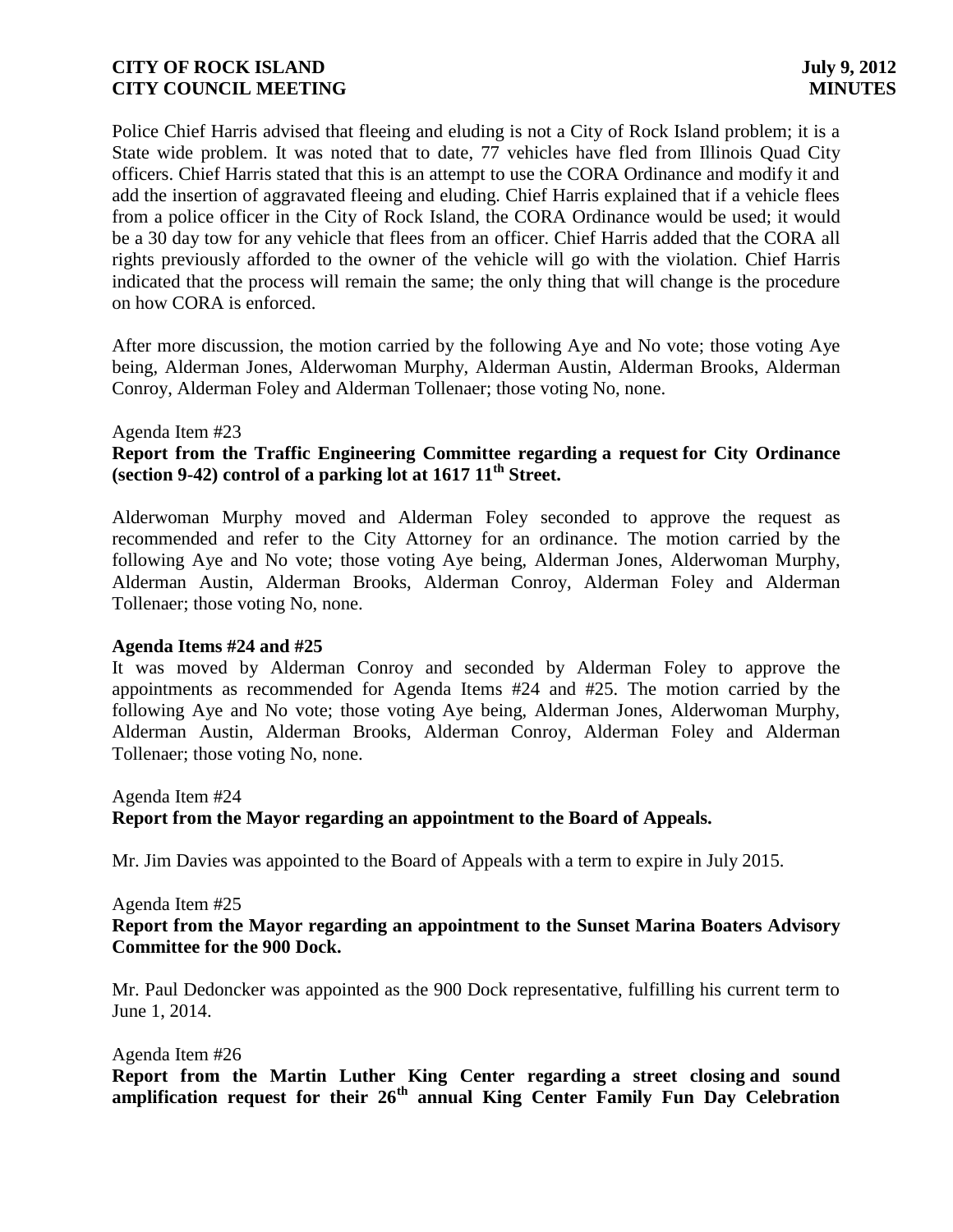#### **scheduled for Saturday, August 4, 2012, requesting the food vendor and sound amplification fees be waived.**

It was moved by Alderman Foley and seconded by Alderman Conroy to approve the requests and waive the fees as recommended.

Discussion followed.

Alderman Brooks inquired upon Martin Luther King Center Director Jerry Jones to give a brief overview of Family Fun Day.

Mr. Jones stated that everyone is invited to this neighborhood celebration, which will include lots of food and fun. Mr. Jones added that in the evening, everyone will see the return of the Drill Team Showdown, which has been gone from the community for a few years. Mr. Jones commented that the Metropolitan Youth Program has joined the Martin Luther King Center. Mr. Jones stated that this is an opportunity to remember Ken Martin. Mr. Jones added that they are having this wonderful event to support the youth programs at the King Center but also to support Ken Martin's dream and his memory.

Mr. Jones reminded Council that the King Center has 150 kids at Summer Day Camp along with new programs, which include the Rock Island Boxing Club and Rock Island Striders. Mr. Jones noted that the King Center received three State grants this year, which will allow for the King Center to continue the after school program, expand the drug prevention program and add a teenage pregnancy prevention program. Mr. Jones noted that the King Center will add three full time staff with the grant funding. Mr. Jones further discussed this subject.

After discussion, the motion carried by the following Aye and No vote; those voting Aye being, Alderman Jones, Alderwoman Murphy, Alderman Austin, Alderman Brooks, Alderman Conroy, Alderman Foley and Alderman Tollenaer; those voting No, none.

#### Agenda Item #27

**Report from the City Clerk regarding a request from Connie Hayes of the Community Caring Conference for a Street Closing at 14th Street between 9th Avenue and 10th Avenue, along with a Sound Amplification permit for the Celebrate Longview Block Party to be held on Saturday, July 21, 2012 from 10:00 am to 4:00 pm.**

Alderman Foley moved and Alderman Austin seconded to approve the requests as recommended. The motion carried by the following Aye and No vote; those voting Aye being, Alderman Jones, Alderwoman Murphy, Alderman Austin, Alderman Brooks, Alderman Conroy, Alderman Foley and Alderman Tollenaer; those voting No, none.

Agenda Item #28

 **Report from the City Clerk regarding a request from Junior's Tap to hold an outdoor event on Saturday, July 28, 2012 from 3:00 pm to 9:00 pm at 2536 5th Avenue**.